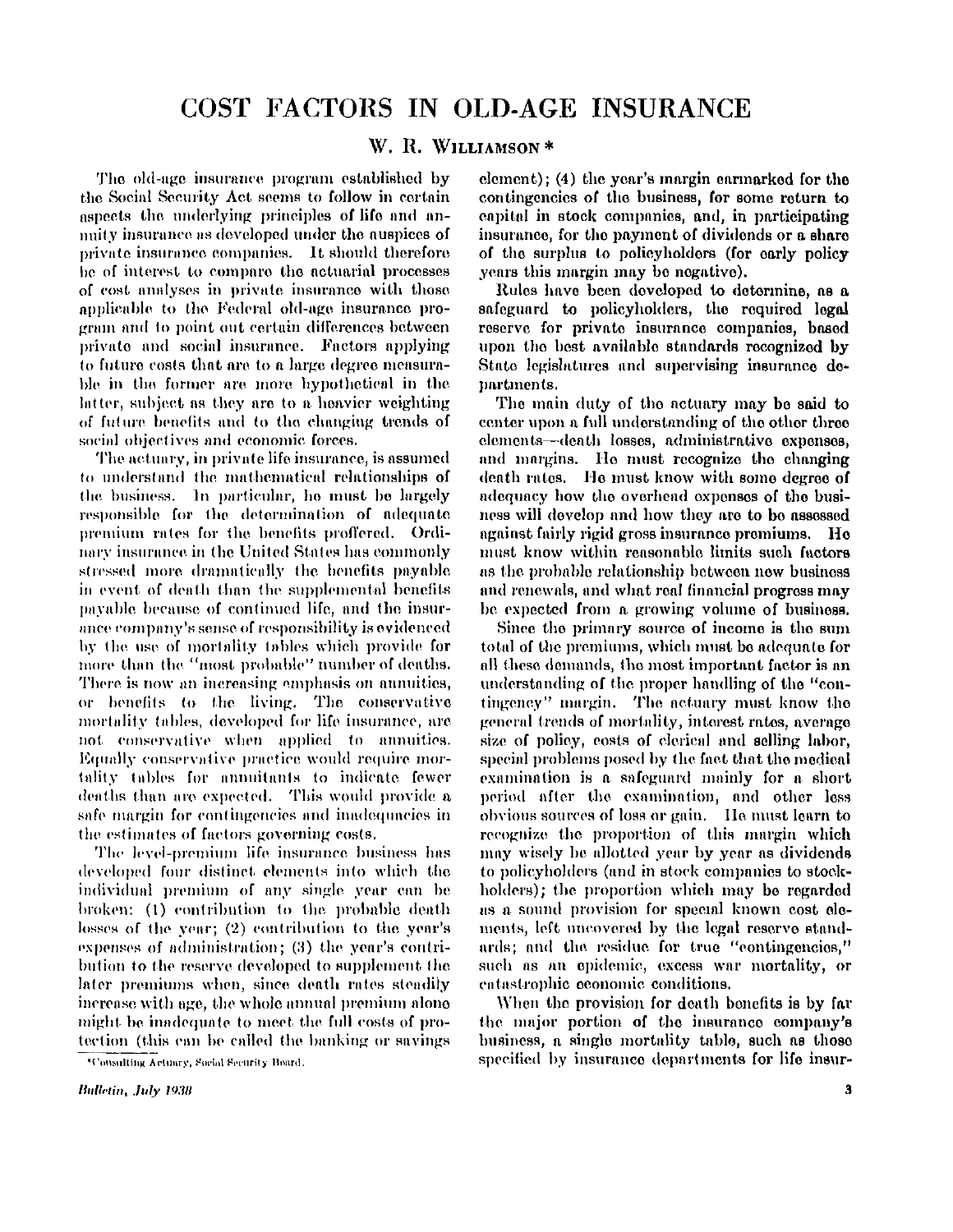**ance, might be used, in the interests of simplicity of supervision, to evidence all expected mortality. When, however, provision for annuity payments predominates, the table adopted for annuity valuation should be differently constructed. Other mortality tables, largely based on past experience and especially designed for annuities, have been used for annuity valuations. A forecast table, anticipating further improvement in mortality among future annuitants, would be desirable for a company writing annuities alone. Alternatively, in such a situation a wide margin for contingencies should be included in the gross**  rates, and the legal reserves should be supple**mented by contingency reserves.** 

**Mortality tables are rather technical affairs. While they have been much used by laymen, a thorough comprehension of their exact meaning is extremely rare. Even when they are quoted by insurance companies, it is rather exceptional for a clear statement to indicate that the company**  *does not expect* **the past experience upon which they are based to be reproduced with any exactness in the future. Ye t the ordinary insurance business is so important that such statements should be understood.** 

**The direction of private insurance companies requires competent supervision to resolve the conflict between provision for complete and permanent company safety on the one hand and low**  net costs to policyholders on the other. Im**portant also is the size of reserves for contingencies to allow for new trends which develop and to supplement the requirements of the legal valuation standards. The legal valuation standards are broad and basic; the individual company needs a closer scrutiny of its own liabilities.** 

**The actuary's knowledge of premium rates, reserves, contract forms, must be supplemented by an understanding of the six following factors: ( I) the method of selection of the entrants into insurance coverage for the purpose of eliminating the most hazardous risks; (2) the technique of effective salesmanship which brings in "new blood' at a reasonable rate in order to maintain a considerable proportion of the business in force within the period of low mortality following medical and underwriting selection; (3) the presumptive rate of growth of the company and such policy persistency as will balance the high first-year expenses by an adequate volume of lower renewal expenses; (4) the trends of such variables as mortality, per-** **sistency, interest rates, insofar as they affect costs and solvency; (5) the modification of premium rates for new entrants and the adoption of a new dividend scale whenever the general conditions of the business make such modification desirable; (6) the control of future commitments by properly drawn policy provisions.** 

**The distinctions between social insurance and private life insurance as developed in the United States are numerous. Private life insurance lacks the ability to force new applicants to join its ranks. Social insurance lacks the selective control over the entrants into the coverage which private insurance exercises by the privilege of rejection. Social insurance may not discard arbitrarily, by the methods of individual selection, those risks which will presumably increase claim rates. It emphasizes to a greater extent benefits to the living rather than benefits following death. Social insurance commonly reserves under national policy the right to change contribution rates and benefit rates, both for future entrants and for those already covered. It need not initially determine rates of contribution which are to hold for the entire duration of individual coverage, and it cannot determine them in perpetuity.** 

**Social insurance thus functions because large groups of the citizens seem in need of a program to furnish certain benefits. Coverage is determined by law; it follows a formula. Under broad definitions, rules and regulations determine when oldage income shall be granted. Should increased rates of tax or contribution be necessary in the future, they must be determined by changes in the law, unless the law specifically grants such latitude. Only the** *existing* **coverage of the private insurance company enters into current rates and valuation. Its current coverage will diminish steadily because of the joint effects of death, maturity, expiry, lapse, and surrender. The "rate determination" and "valuation" of social insurance involve not only all the survivors of current coverage but all additional risks covered**  later. The weighting of *future* coverage is there**fore so much greater in the actuarial consideration of social old-age insurance than in life insurance as to make the process of valuation much less dependable. Nevertheless, those responsible for administration of the old-age insurance program must survey initially, and periodically thereafter, the actuarial and social principles and operation of the system.**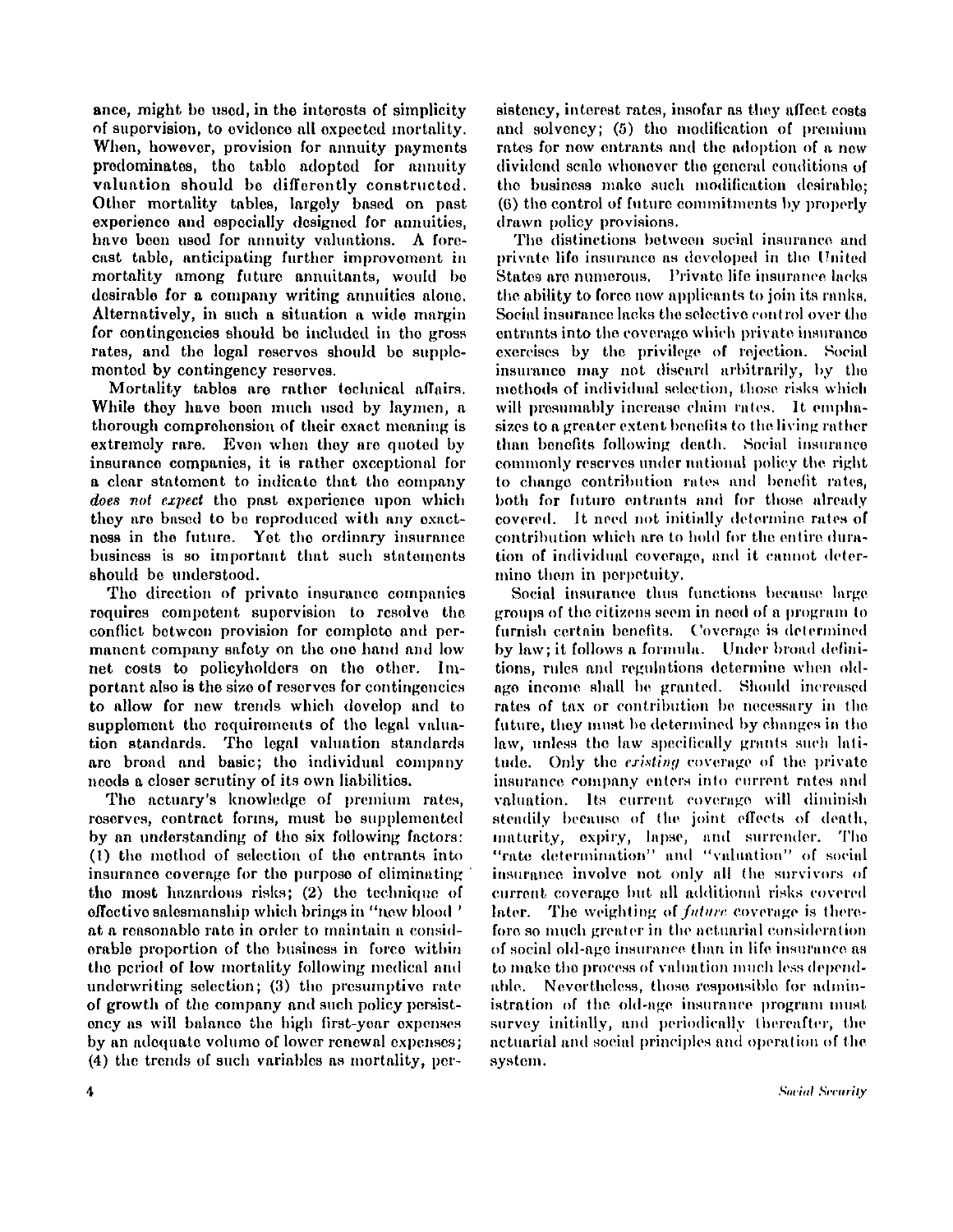# $\overline{\text{COSTS}} - \text{WHAT}$  lies back of the **ESTIMATES**

**The Committee on Economic Security made crude estimates of the costs of the Federal old-age benefits program running to the year 1980, and of the anticipated trends of congressional appropriations and benefit payments. Estimates of the cost of prospective benefits involve many indeterminate factors. After social insurance is established by law, a long period of time is required for the development of adequate factual information to determine the general reasonableness of any estimates. Since under the Social Security Act ultimate benefits are determined by defined earnings over a period of time beginning January 1, 1937, the extent of the prospective benefits under the coverage is dependent on the amount of such earnings, and the amount of earnings fluctuates under many influences. Even though the prospective benefits determined by wages are evidenced to a large extent by established records, the failure to establish such records may not necessarily result in the denial of coverage to those for whom they have not been established. The legal determination of the fact and extent of coverage will presumably prevail over the preliminary statistical determination evidenced by the records.** 

**In the following discussion certain factors pertinent to any such cost analysis are listed. Studies under all these captions must be initiated and carried through for a preliminary evaluation of the financial aspects of old-age benefits under the Social Security Act. The credence which such studies deserve is still limited. Census material pertinent to these studies has not been developed for the purposes of the act. Such material is not readily adaptable to the problems at hand, and arbitrary adjustments introduce potential errors. The census deals with a population which, over long periods of time and in many areas, has been somewhat careless in the reporting of such facts as dates of birth and death and periodic statements as to age. Employment precisely in keeping with the definitions of the act was not defined in former census reports. Ages of immigrants and emigrants are not easily ascertained. When population growth between censuses has been exceptional in some respect, the situation is difficult to explain, save by using a balancing factor, net migration.** 

**In connection with the initiation of the Social** 

**Security Act, it was estimated that the annual covered pay roll for 1937 would be in the neighborhood of \$28 billion, representing between 25 million and 26 million full-time jobs held by those initially covered, and additional workers as they qualified by engaging in covered gainful employ**ment. There is as yet no clear evidence of the **exact number of covered workers or approximate full-time jobs, though nearly 40 million benefit account numbers have been assigned and it is estimated that wage reports received for the first 6 months of 1937 represent 32 million persons for whom tax payments were made by employers liable to taxation under title VIII of the act. Within the next year there should become available considerable data with respect to employees whose employers have complied with the tax requirements of title VIII and have reported wages as a basis for such tax payment.** 

**There is doubtless some degree of noncompliance or delay in the payment of taxes, and certainly some employers are awaiting legal or administrative decision on whether or not they and their employees are liable to the title VIII tax of the Social Security Act. The total tax receipts during the year 1937 seemed to fall somewhat below the amount anticipated in the early estimates. To what extent this implies that the aggregate wages of covered employees are less than those so roughly anticipated or that noncompliance is more general cannot yet be known.** 

**There is a recognized lag in tax collection. Even though such employment changes as are now developed were accurately recorded, one can hardly believe that the tempo of the period of 1937 and 1938 is indicative of the situation during succeeding decades.** 

# **RELATIVEL Y MEASURABL E FACTORS**

**Six major factors are involved in measuring the prospective costs of the Federal old-age benefits program, each of which will require careful analysis of vital and occupational statistics, mortality, wage rates, work habits and opportunities, and other economic and social trends in the United States. Granting that the coverage, benefits formula, and financial principles prescribed in the Social Security Act for old-age insurance remain static, the areas thus bounded have a constantly varying content. This content varies with chang-**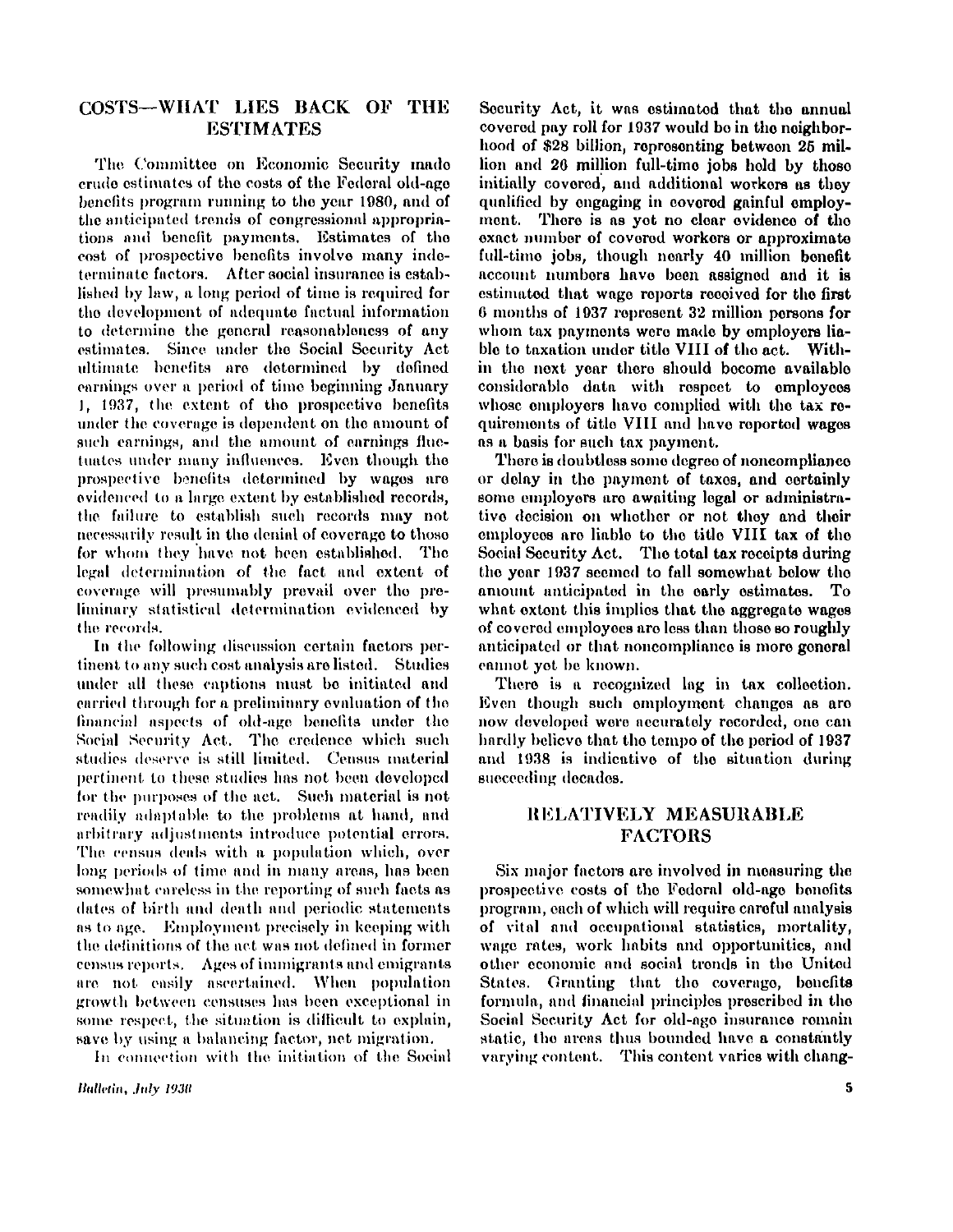**ing birth and mortality rates, and with various economic and social trends. Under the headings of coverage, survival, continued work after 65, migration, industrial and technical development, and operating expenses are outlined the component parts which enter into these six factors susceptible to some cost measurement. It is patent that the effect of war, booms, and depressions on these various factors is unpredictable.** 

# **Coverage and Wage Credits**

**The determination of coverage, the distinction between the "ins" and the "outs," measurement of present coverage by reported and estimated wage credits, and estimates of prospective coverage and wage returns are first steps in a preview of costs.** 

### *Present Coverage*

*Age.***—The Social Security Act excludes from Federal old-age benefits all individuals who were 65 years of age or over on January 1, 1937. Those who were from 61 to 64 on that date had limited coverage, to the extent that their wages from covered employment entitle them to lump-sum payments at age 65 or a death payment to their relatives or estates if they die before age 65.** 

**Workers less than 61 years of age (with no minimum) on January 1, 1937, are potentially eligible for the benefits of the program—monthly retirement benefits or a lump-sum payment at age 65, depending on eligibility; a death payment before age 65, or an adjusted death payment after age 65. I n using figures for age distribution of workers in estimates of coverage it must be remembered that some doubt as to exact age is inescapable, both in much of the census data and in employers' records. Age also influences the earning power of workers and affects the basis for age distribution of earnings.** 

*Employment.***—The provisions of the Social Security Act exclude from coverage all self-employment; work as an employer or member of a partnership; employment in agriculture; domestic service in a private home; casual labor not in the course of the employer's trade or business; work as officer or member of the crew of vessels; government employment—Federal, State, or local—and employment for governmental instrumentalities; service for certain educational, scientific, religious, or philanthropic organizations. Railroad** 

**employees and certain other groups are also excluded from coverage under the Social Security Ac t by a provision of the Railroad Retirement Act. Substantially all other paid work performed within the United States is covered, beginning January 1, 1937, except when performed after the age of 65.** 

**The fact of employment has been tabulated in certain census material. Since the census treats employment data in the aggregate without reference to the specific requirements of the Social Security Act, census figures require considerable revision to adapt them to those requirements. It is to be hoped that the 1940 census will meet social security needs more directly. There will gradually be developed records of employment as a result of wage reports filed in connection with tax payments under title VIII . Exact limits of the employment periods are not therein stated.** 

*Wage Receipts.***—Reports are required of employers liable to taxation under the Social Security Act, showing the total amount of tax payments and indicating the individual wages on which the taxes are based. These reports in turn serve for the accumulation of wage credits for all types of Federal old-age benefits. Subject to previously stated limitations, these accumulated wage receipts will eventually furnish data pertinent to the estimates of probable benefit payments. They will doubtless show significant changes in wage rates over the years.** 

**It seems probable that employees who change employment frequently or who work for employers lacking adequate, cost-accounting machinery may question the tabulated earnings credited to them by employer reports. They may, at least at the time of claim for payment, bring in evidence to substantiate additional wage credits. Some effort might well be expended, possibly every 5 years, to obtain employee acceptance of the accuracy of recorded wage credits, limiting such wage-record adjustment to a relatively short period.** 

**Since the old-age benefits program in a sense parallels the coverage and records of unemployment compensation and other programs, similarly based upon wages, some coordination between the different social insurances may develop certain additional checks upon earnings reports. Such records are not yet available in any comprehensive form.**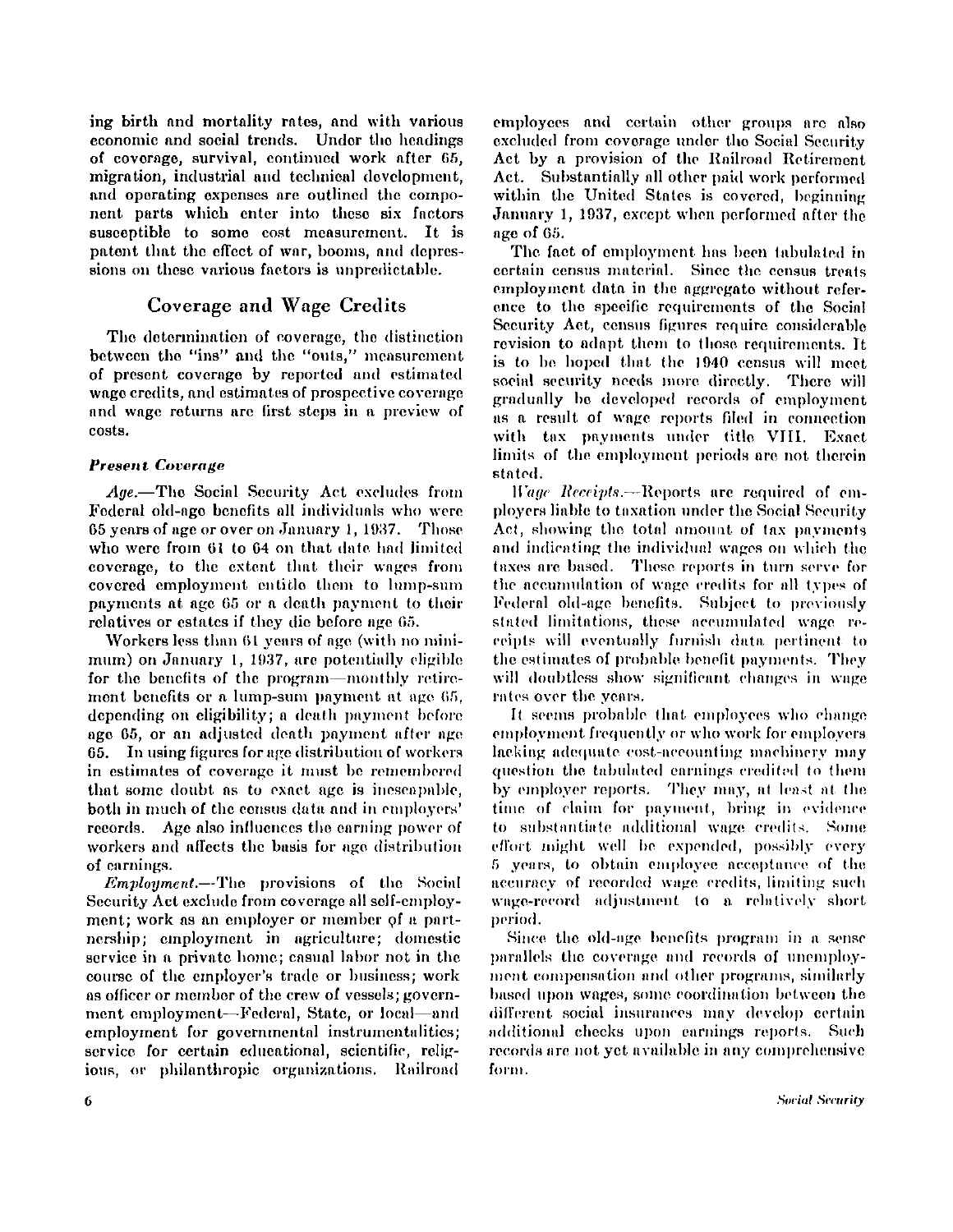#### *Prospective Coverage*

**At least during these early years of operation, estimates of ultimate costs will depend to a greater extent upon problematic future earnings than upon post tabulated earnings. The discussion above has been limited to the consideration of information available on existing coverage So far the available records are still very limited. Over the last 50 years the general trend of dollar wages has been upward. Many jobs in recent years have paid some three times what they would apparently have paid in 1890. Many jobs of the present day have no prototypes in the 1890 industrial scene. This upward trend was one of Sweden's concerns when revamping her pension plan recently. Is it reasonable to assume that we are ready to abandon the struggle for more dollars per annum per capita and instead to attempt to increase their purchasing power? Prospective earnings and the addition of increased numbers of workers to those now covered will depend upon many factors, whose advance measurement can be but crude at best.** 

*Earning Power.-* **All the elements that go into the determination of earning power, such as age, sex, race, education, industry, occupation, are factors which must be considered in estimating potential future earnings. Steadiness of employment and wage rates, linking future to past earnings, must be considered on the basis of the best available evidence. Whatever arbitrary reasoning is adopted, the margin of error will probably be large.** 

**The influence of the employment service and of unemployment compensation agencies, policies established by employers and labor unions, and other similar community attitudes, might result in either lower or higher dollar rates of pay over periods of time for a large number of people. So high a standard of wage rates might conceivably be maintained as to bar many semicompetent workers from regular jobs. This tendency would require supplementary programs of straight relief for the least competent workers or of work relief at a low wage scale for others.** 

**Many people are now unable to work because of inadequate physical ability; others because of a long period of out-of-work status and a possible lack of mental adaptability under such circumstances. The extent and effectiveness of vocational rehabilitation, both from the standpoint of physical and mental health and training for spe-**

Bulletin, July 1938

**cific types of gainful employment, are forces which should have a marked effect upon the work relationships of the future.** 

*The Movements Between Covered and Noncovered Employment.***—The wide shifts of employment opportunities resulting from radical changes in agriculture, commerce, industry, governmental supervision, and so forth, indicate very large prospective transfers in the future, as in the past, from one type of employment to another. Some evidence of this movement will accumulate from the old-age insurance wage records. Other evidence must be drawn from a census of employment and from such data as have been and will continue to be accumulated in the Bureau of Labor Statistics and other statistical agencies. These transfers, added to other forces, may well double initial coverage within a quarter century, largely increasing the financial requirements of later benefits. Estimates of coverage, effective by 1980, have been made, ranging from 35 million to 75 million.** 

**The existence of the Social Security Act may possibly enhance the attractiveness of certain types of jobs to married women and even to the previously self-employed. Even without additional work opportunities, a very large number of people may perform intermittent work sufficient in amount to qualify them for the minimum monthly old-age benefit of \$10. Such work would have the same effect in increasing cost as transfers of workers from noncovered to covered employment, for both emphasize the chance of short-term employment, which has a high weighting in the old-age benefit formula.** 

*Changes in Definitions and Boundaries.***—It seems probable that many administrative and**  legislative changes may affect cost estimates. **For example, many of the present boundaries between covered and noncovered employment may be shifted. The chance may be lessened that wages from several different jobs in the same year may greatly increase the size of lumpsum benefits and death payments. The limits in the three-term formula of benefits may be changed so that a different relationship may exist in the future between credited wages and benefit scales. These or similar changes may also affect the minimum age at which benefits are paid and the very attitude towards work after payments have begun. Even as the practical insurance actuary must remain in close touch with changing trends in his own business,**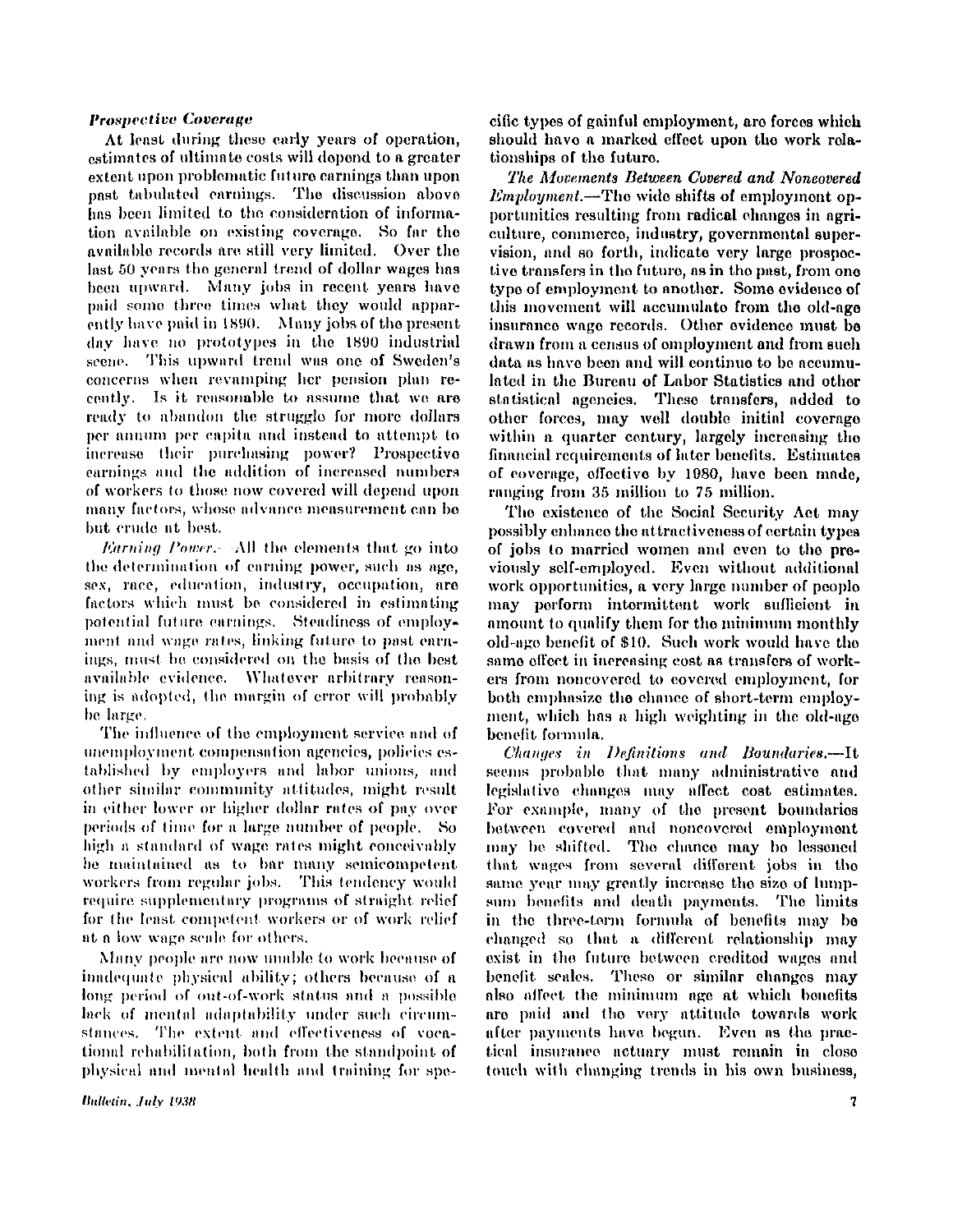**so must the administration of social insurance recognize not merely the possibility but the virtual certainty of such modifications.** 

# **Probabilities of Survival**

**Most established mortality tables furnish inadequate indications of the probability of surviving. They are commonly constructed from the experience at all attained ages over a very brief period of time. The death rates among men of 80, for example, represent the death rates among survivors from the exigencies of life over the previous 80 years. The death rates among infants in a recent table are almost entirely the result of very modern conditions. Such tables fail to represent what we** *expect* **will be the future mortality among those who will be respectively 80, 60, and 0 years of age in such a far-off time as 1980.** 

### *Survival to Age 65*

**Chances of survival have been set down at quinquennial ages from 15 to 60 to indicate what, according to certain tables selected, are the socalled "expected probabilities" of reaching age 65. The United States life tables of 1900-02 show that of 1,000 persons aged 20, 514 will "probably" survive to age 65, while the table for 1933 shows that 614 will reach age 65, and the hypothetical table, that 769 will attain that**  age. In this range there is a difference of nearly **50 percent of the lowest "probability." At age 45 the respective ratios of survival to age 65 are 639, 686, and 824, per 1,000, a range of nearly 30 percent.** 

**I n considering** *annuity* **instead of** *insurance*  **costs it is desirable to use a mortality table which really contemplates the most plausible situation in regard to life contingencies over the future. Such a forecast table would indicate more truly the expectancy of survival for the person now 80, for the person now 60, and for the infant. Such a table prepared for persons now aged 20 shows a rate of 713 per 1,000 surviving to 65, an increase of more than 15 percent over that indicated by the 1933 tables. The work of preparing "forecast" tables introduces methods slightly different from those utilized in the preparation of the old "experience" tables. Terminology concerning what we "expect" would be more correct in connection with forecast than with experience tables.** 

**It will not be a single life table which is thus prepared, but rather a series of tables somewhat after the fashion of the select portions of existing life tables which cover the brief period following selection. We are not even sure of the mortality rates at various ages in the past. Extrapolation from them may develop cumulative errors. Our** 

**Chart I.—***Life insurance experience contrasted with population experience and Dublin's Hypothetical Table: Percent of specified age who reach 65<sup>1</sup>*



**1 See tables 1, 2, and 3 for sources of data.** 

**records of vital statistics are known to be somewhat inaccurate and incomplete in spite of efforts to avoid these limitations. There has developed a technique of population extrapolation from past apparent trends with varying understanding of the component forces. Under such methods, presenting low, medium, and high estimates, there is a wide range among the various estimates of the age 65 survivors of 1980. There can be a large cumulative effect of slight variations between estimated and actual forces working over a period of 40 years.** 

**A number of factors which enter into estimates of survival and their influences on costs are discussed in the following paragraphs.** 

*Diminishing Death Rates and Their Ultimate Effect.***—Improved medical science may keep alive a large number of physically unfit persons for a time, thereby adding damaged lives at higher ages. It is commonly hoped that the work of sickness prevention or health conservation will add much to the probability of survival by protecting large areas of the population from scourges of one sort and another. It may permit not merely a postponement of death but permanent improvement in vitality sufficient to reduce death rates steadily even at the higher ages, where improvement has not yet been very marked. Through improved**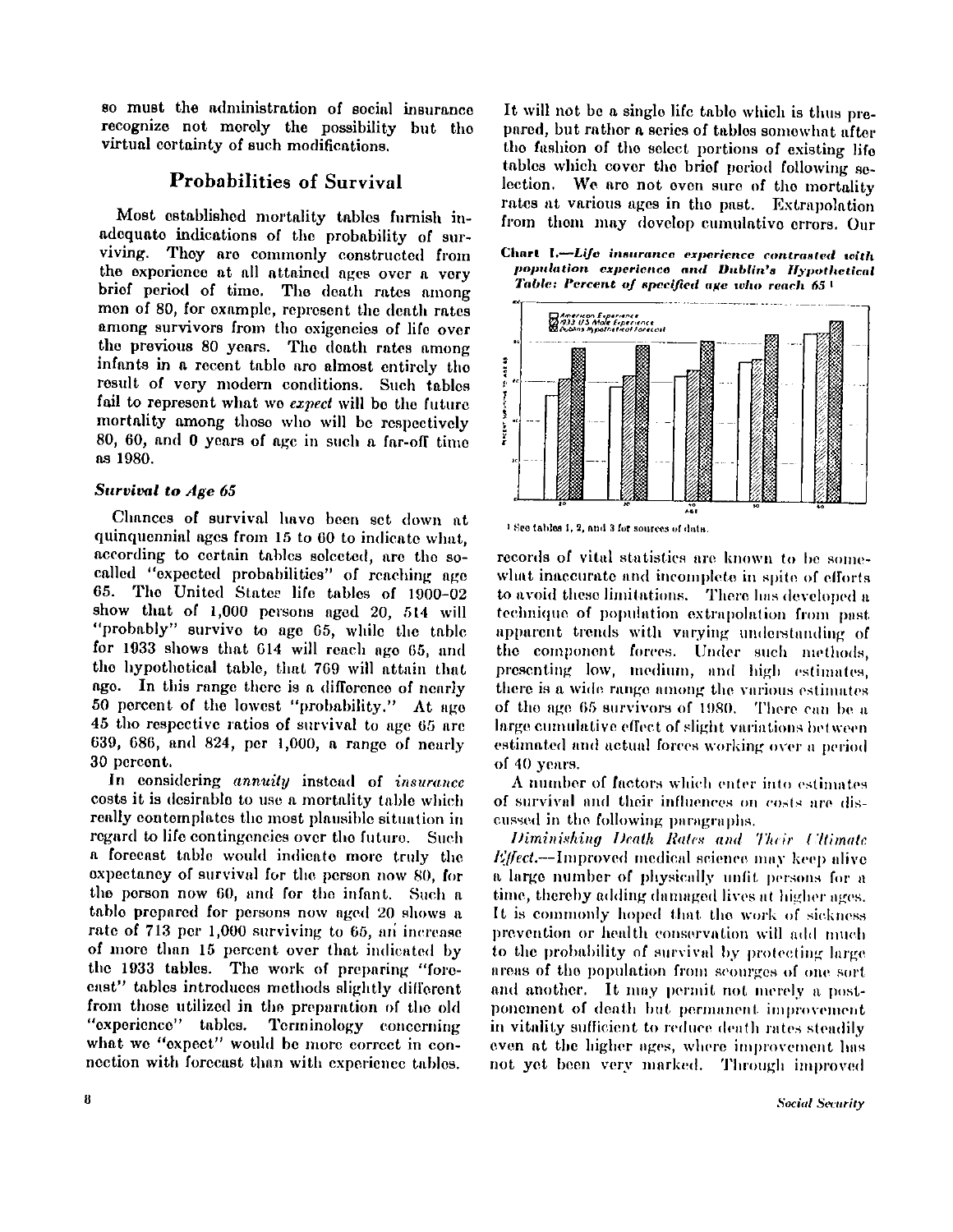**diagnosis the medical profession is steadily gaining in its ability to analyze what may be wrong with the human body and thus to clear the way for proper treatment and perhaps alleviate pandemics. The pneumonias, for example, can now be recognized more readily. A greater knowledge permits correct treatment to be promptly applied. It is conceivable that a large increase in survival may develop from this greater knowledge of the human system.** 

*Accident Prevention.***—At the same time that gains have been made in general health conditions, an increasing number of mechanical devices have been developed for common use, such as the automobile and the airplane. These produce added accidental causes of death which must then be analyzed with the goal of reducing accident frequency through a more thorough understanding and mastery of the equipment.** 

*Weight of Death Payments vs. Life Benefits.—*  **The value of the death payments under the oldage insurance program is decidedly smaller than the value of old-age annuity benefits. Reduction in number of death payments would follow improving mortality. This gain, however, would not balance the greater outlay to a larger number of annuitants who would survive because of improved mortality. Improving mortality, which with the life insurance company has heretofore been so much on the side of safety, becomes a debit in relation to Federal old-age insurance cost. When 80 to 85 percent of the benefits are retirement annuities rather than death settlements, improving mortality becomes a cost liability.** 

#### *Survival After 65*

**Whelpton and Thompson's <sup>1</sup> studies of future population growth have progressed to the point where from past mortality rates future mortality rates have been reasonably estimated. These show such marked possible reductions in the death rates from ages 65 to 80 as to add perceptibly to the prospective duration of monthly benefits under the Social Security Act. Elderton had assumed in his forecast tables <sup>2</sup> that eventually**  **mortality improvement would become markedly effective at the advanced ages. An increased life expectancy of as much as 20 percent could be deduced from some of the Whelpton-Thompson assumptions above age 65.** 

## **Continued Employment After Age 65**

#### *Deferred Retirement*

**Monthly benefits under the Social Security Act differ from the customary deferred annuity of the private insurance company, payable upon the attainment of a given age, in that they are subject to reduction when the beneficiary engages in "regular employment." Thus, a most important part of estimating the costs of future benefits is concerned with the delay in retirement beyond the age of 65. In the early estimates of the Committee on Economic Security it was thought that an average of** *2 1/2* **years' deferment could be safely assumed. In another estimate the deferment was** *1 3/4* **years. I n one major industry it has appeared that retirement has been deferred 5 years beyond age 65 in the past. Deferment is** 

**Chart II.—***United States population experience 1900- 1902 and 1933: Percent of specified age who reach age 65 <sup>1</sup>*



**1 See table 2 for source of data.** 

**obviously not entirely a matter of personal choice. It involves many components determined by individual and general economic considerations.** 

*Employer and Employee Planning.***—When a worker plans in advance to retire at age 65 he arranges his personal affairs accordingly, so that work termination will be possible. When the employer plans on 65 as a normal retirement age for his workers he tends to make room for younger men by the retirement of the older. With knowl-**

**<sup>1</sup> Thompson, Warren S. and Whelpton, P. K. "The Popu Nation," Recent Social Trends in the United States; Report of the President's Research Committee on Social Trends. New York and London, McGraw-Hill Book Company, Inc. 1934. Ch. 1, pp. 1-58. Whelpton, P. K. "An Empirical Method of Calculating Future Population." Journal of the American Statistical Association. Vol. 31, No. 195 (September 1936), pp. 457-473.** 

**<sup>2</sup> Elston, J . S. "Sources and Characteristics of the Principal Mortality Tables."** *Actuarial Studies No. 1.* **New York, The Actuarial Society of America, 1932, pp. 115-116.**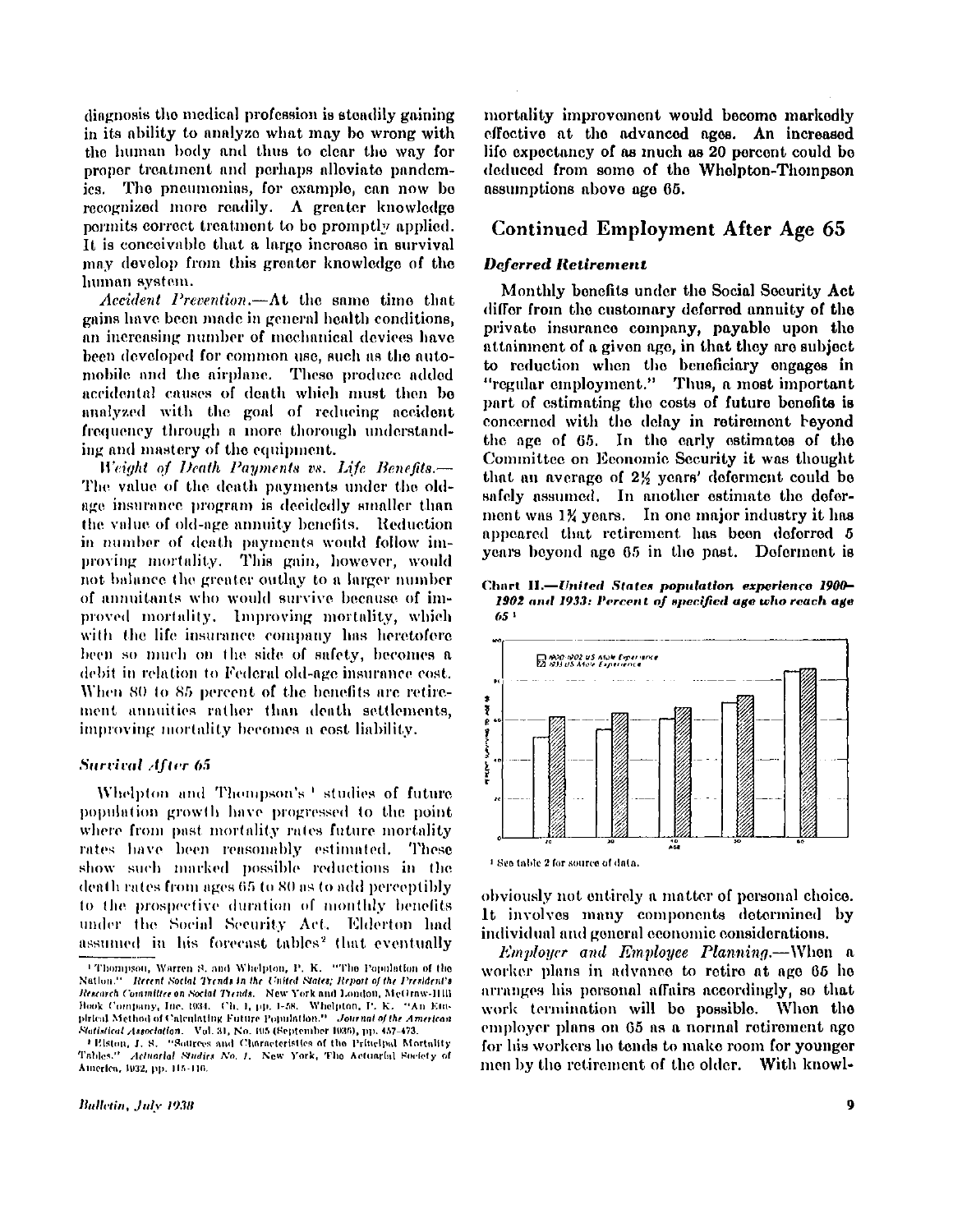**edge that the worker will have an assured retirement income, both employer and employee will tend to accept 65 as the retirement age.** 

*Working Capacity and Work Opportunities at Advanced Ages.***—Waning physical and mental powers remain one of the dominant reasons for retirement. If the man of 65 in the future is as good a risk as a man of 60 today—a hope held out by those working for improved health conditions—one of the major reasons forcing him out of work at 65 will no longer be dominant.** 

**When it is believed that there are not enough jobs to go around, it sometimes seems desirable to give jobs to the younger and more energetic men and to deny them to the older men. With an increasing proportion of the aged in the population and the accumulation of real skills and experience for a more stable civilization, better work opportunities may develop for older men.** 

Table 1.—*Insurance experience: Percent of specified age who reach age 65* 

| Aro                                                                                            | American<br>Exper-<br>ience t                                                  | Medico-<br>Actua-<br>rial 1                                     |                                                                              | American Mon 4                                                                   | Group Insurance                                                                   |                                                                                 |  |
|------------------------------------------------------------------------------------------------|--------------------------------------------------------------------------------|-----------------------------------------------------------------|------------------------------------------------------------------------------|----------------------------------------------------------------------------------|-----------------------------------------------------------------------------------|---------------------------------------------------------------------------------|--|
|                                                                                                |                                                                                |                                                                 | Select                                                                       | Ultimate                                                                         | Oeneral '                                                                         | Clerical <sup>+</sup>                                                           |  |
| $15 - 10 - 100$<br>20.111<br>25<br>$30.$<br>$35$<br>40.1111<br>45.11111<br>50<br>65.<br>$00 -$ | 51.2<br>53.3<br>55.4<br>57.7<br>60.3<br>63.2<br>68.5<br>70, 7<br>76. 4<br>85.2 | 63.3<br>64.9<br>60.5<br>63.7<br>70. 5<br>73. 6<br>74.4<br>86. I | 59.2<br>60.4<br>61.7<br>65.1<br>61.0<br>60.3<br>68.8<br>72.4<br>78.2<br>87.9 | 59.2<br>CD.3<br>61. S<br>62.9<br>61.3<br>M 0<br>08. Z<br>71. 6<br>76. S<br>85. I | uo. 1<br>60.9<br>61. 7<br>62.7<br>63.9<br>55. 5<br>51.7<br>70.8<br>75. B<br>84. 2 | 68.3<br>11.7<br>-69-2<br>69. A<br>70.4<br>71.1<br>72.9<br>75.4<br>79. B<br>37.1 |  |

<sup>1</sup> The American Experience (able of mortality was prepared from mortality form its 3 to a hope the policyholders of a mutual life insurance company from 1843 to about 1860. It was first published under its present name i pp. 509-514. The mortality rates from which these figures were computed were de-

The monthlist rates from which these figures were computed worde-<br>respect from a study of the experience of 43 companies conducted by a joint<br>committee appointed by the Association of Life Insurance Modicin Directors<br>and

**1998-98.** Provident in the Omero in the Commission of the insurance data, 1932-35, among clerical workers. Source: Committee on Group Mortality Investigations. Combined Group Mortality Experience, 1932-35. Processed. 12 p

**They will not then feel themselves barred from employment. Men in good health may not be anxious to terminate well-paid employment in exchange for a small old-age income.** 

*Ratio of Old-Age Benefits to the Available Wage.—*  **So long as any real choice exists, the degree to which workers retire voluntarily will be greatly influenced by the size of the benefits. Benefits have been set down as possibly averaging \$17 a month in 1942, \$44 a month in 1980. It would seem, therefore, that given the same level of living costs, the man eligible to retire in 1980 on \$44 a month would be more willing to retire than would the man in 1942 at \$17 a month.** 

*Standards of Living.***—Among the factors influencing the postponement of retirement there will undoubtedly be the community attitude towards higher living standards and the general conception of what constitutes a proper balance between consumption and production. A high standard of living for the whole community seems to need the productive cooperation of a large proportion of the citizens. This may determine how many of the competent elderly persons will continue at work rather than retire. Into this relationship will enter the ratio of the prospective monthly benefits to current possible earnings.** 

#### *Return of Annuitants to Covered Employment*

**As a credit to the cost of old-age benefits, the extent to which persons will engage in "regular employment" after they have once retired has been but little considered. While the vitality of the older man and the older woman is doubtless reduced with advanced age, it is possible that work opportunities for the aged may develop in the future, functioning in almost the same way as deferred retirement. Information on this factor will slowly develop from the records of old-age benefits claimants and the recipients of old-age assistance. It can hardly be regarded at the moment as a very tangible cost reduction, though it may become so.** 

#### **Migration**

**Most impressive among many American private and social insurance plans for old age is the virtual intention that once a person is covered he is, if he survives to old age, eligible for a benefit. This is not altogether true in Great Britain's old-age insurance program, where a man may drop out of**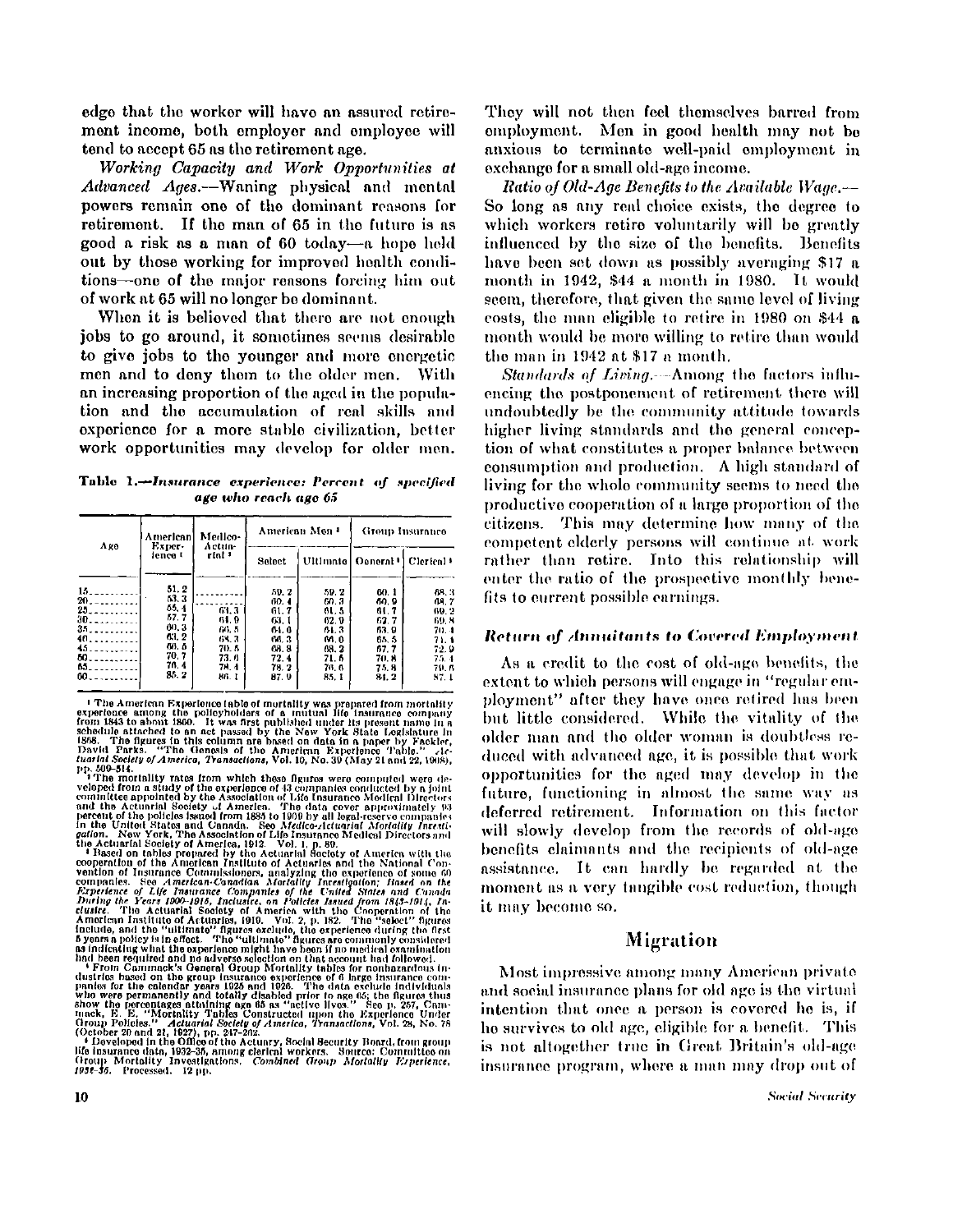**coverage after having been a member for a long time and can then anticipate no benefits under the strictly contributory plan at age 65. Should he need the benefit, however, he can at 70 apply for the same amount as a noncontributory pension. Since considerable emphasis has been placed on the nonforfeiture position of covered American workers, it is doubtful whether Congress will over provide that migration from the United States will terminate right to benefits. On the other hand, migration into the country will add more coverage, and when migration involves shortservice periods of work, the resulting benefits will presumably be considerably in excess of those justified by assuming that the current title VII I taxes on the wages of such persons are individual annuity premiums.** 

**The history of migration has shown marked vagaries from decade to decade. Now that most countries are somewhat impressed with the prospect of decreasing rather than increasing populations, the only countries from which we could logically expect many immigrants because of growing populations would be Russia, Italy, Germany,**  and possibly some of those in the Far East. **Migration is extremely important in that it is apt to be changed by political factors, for quotas may he shifted when it is deemed expedient to modify them.** 

**Of probably greater importance is the migration from noncovered to covered industries.** 

# **Industrial Development and Technological Improvement**

**The. development of industry has been of incidental importance in its effect upon coverage, both before and after 65. This factor is of importance as a separate influence in the balance between covered and noncovered employment and in the development of work opportunities for an enlarged community where increased mechanization may be facing agriculture, construction, and other surviving craft forms of enterprise. The influence of industrial and technological development is thrown into high light in social insurance, since social insurance attempts to deal reasonably with those who have lost jobs. It could temporarily eliminate large groups of workers. Many engineers believe that great advances in per capita productivity are possible. The influence of such progress could either be directed toward increased** 

Bulletin, July 1938

**goods or decreased work. Probably an unpredictable combination of the two alternatives is ahead.** 

# **Operating Expenses**

**The wage records maintained for the old-age insurance program are very voluminous and yet very simple. What expenses will be assumed in addition to this minimum cost of recordkeeping depends upon the basic philosophy of social insurance. The work is largely done by the Federal Government, and such factors of overhead as are represented by rent, postage, building service, retirement benefits and compensation benefits for Government employees, for example, may be shared with all other Government departments and be financed in a different way from that which is customary in insurance-company statements. Practically, however, just as the insurance company builds, so a Government erects a building to house its new activities. Most of the expenses of the insurance company have their counterpart in the Government. The operating expense rate for old-age insurance should be reasonably low because of the relative simplicity of the record forms and the economics of quantity production. Part of the saving which results from the fact that compulsory coverage eliminates sales work must, in social insurance, be expended for educational or informational activities. The crude cost estimates of the Committee on Economic Security assumed that ultimate administrative expenses would represent 5 percent of the title VII I tax collections in 1949 and thereafter. This still seems reasonable enough. Because of lag, early recorded expense rates may be unduly low as evidence of permanent costs. Other expenses will be dependent upon the extent to which the records compiled for the purpose of old-age insurance claims administration are made available to the whole broad field of social insurance, including unemployment compensation and health insurance, for example, and how wisely the social value of additional use of data derived from records kept in any case can be assessed, when extension to other surveys may add considerably to minimum costs. This leads into the field of conservation and general planned activity. Such extension of program must be handled slowly and with discretion. Costs may** *seem* **extreme and** *be*  **economy. The cost-accounting activity in a multiple-line company suggests how to estimate what they are.**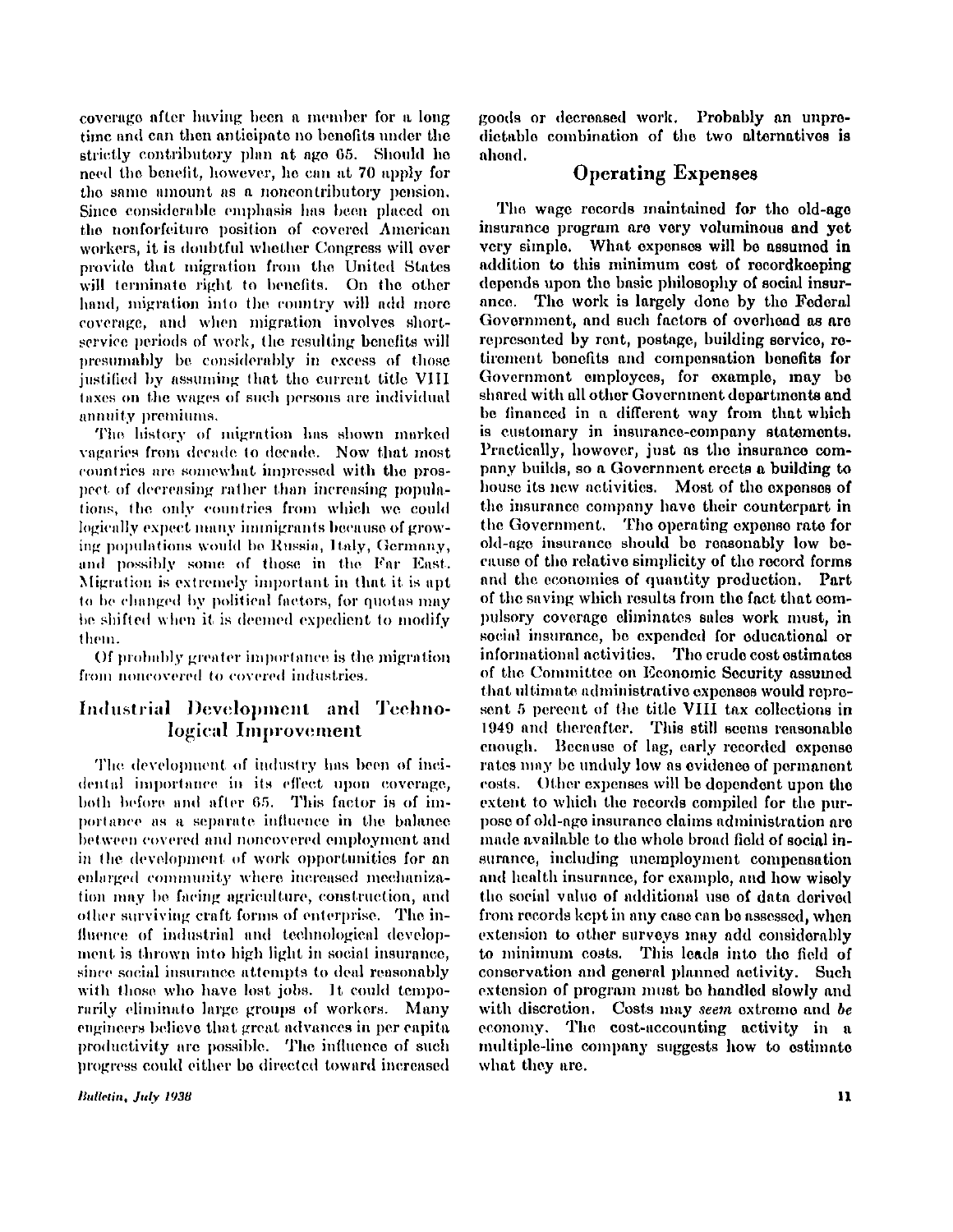### **LESS TANGIBLE INFLUENCES**

**Political and economic influences upon industrial development can conceivably force dramatic change in the progress of benefit scales under oldage benefits. If social insurance develops to a point where it takes, for example, from 15 to 20 percent of the total income of the Nation, various economic factors might more than compensate for the cost. One development might be an increase of from 15 to 20 percent in working output so as to increase present living standards for all the working group and at the same time allow them to add to their activity for the sake of bettor standards for the nonworking group also. Already the workers are supporting all the nonworkers. The orderliness of budgeting for our social responsibilities and cooperation in maintaining those who by force of circumstances are unable to fend for themselves should improve and not reduce living standards, if possible.** 

**Looking back over the last 45 years we can see intensive changes in the relationship of industry and commerce to agriculture and to service activities of the community. Similar changes might involve marked increase in the extent of paid employment of women who, through labor-saving devices, have been freed from much of the drudgery in the home. They could, therefore, contribute out of their saved time toward the enlargement of the entire community's services.** 

**If, in the process of evolution, certain industries or industrial units were taken over by the Government, changes in coverage might result. Government employees are at present excluded from coverage under the old-age benefits provisions of the Social Security Act.** 

The current program under titles II and VIII of **the Social Security Act can be considered as very largely a savings or banking program, where the emphasis is largely upon return of investment plus some interest. To some students of the subject social insurance seems more adequately handled through a greater use of the straight** *insurance*  idea of risk, with the chief emphasis upon protec**tion, cooperation, and the elimination of any careful balance between the individual rate of contribution and the individual benefit, so important a tradition in private life insurance company activities. The banking philosophy may postpone unduly long the effectiveness of the social insurance plan. Changes will doubtless be made** 





**1 See tables 1 and 3 for sources of data.** 

**in the structure of the old-age insurance plan following shifts in social philosophy.** 

**Social insurance, like most other Government activities, is paid for through the use of the taxing machinery. The financial arrangements are tax arrangements. With the passage of time, tax consciousness shifts, thereby changing in turn tax arrangements. The present division of tax burden between the employee, the employer, and the general taxpayer seems largely one of expediency and has been determined by the level of economic understanding at the time the program was adopted. As this specific tax responsibility becomes integrated with other tax responsibilities, such integration will effect changes in the number of persons who accept benefits and in the very formula of benefits. The chance of a full public understanding of taxation seems remote. The effect of such understanding on program and costs is vital.** 

**The very small early benefits payable under the old-age insurance program of the Social Security Act may be supplemented by payments to needy beneficiaries under the old-age assistance provisions of the act. A needy aged person of either sex now looks to old-age assistance and State laws for aid when the immediate family seems unable to furnish support. Old-age assistance in its general provisions assumes a family cohesiveness for old-age support not specifically recognized in setting down the benefits under oldage insurance Since old-age assistance functions through Federal subsidies to various State programs, the attitude of the various States will control the exact degree of responsibility demanded of the family. Insofar as an individual receives**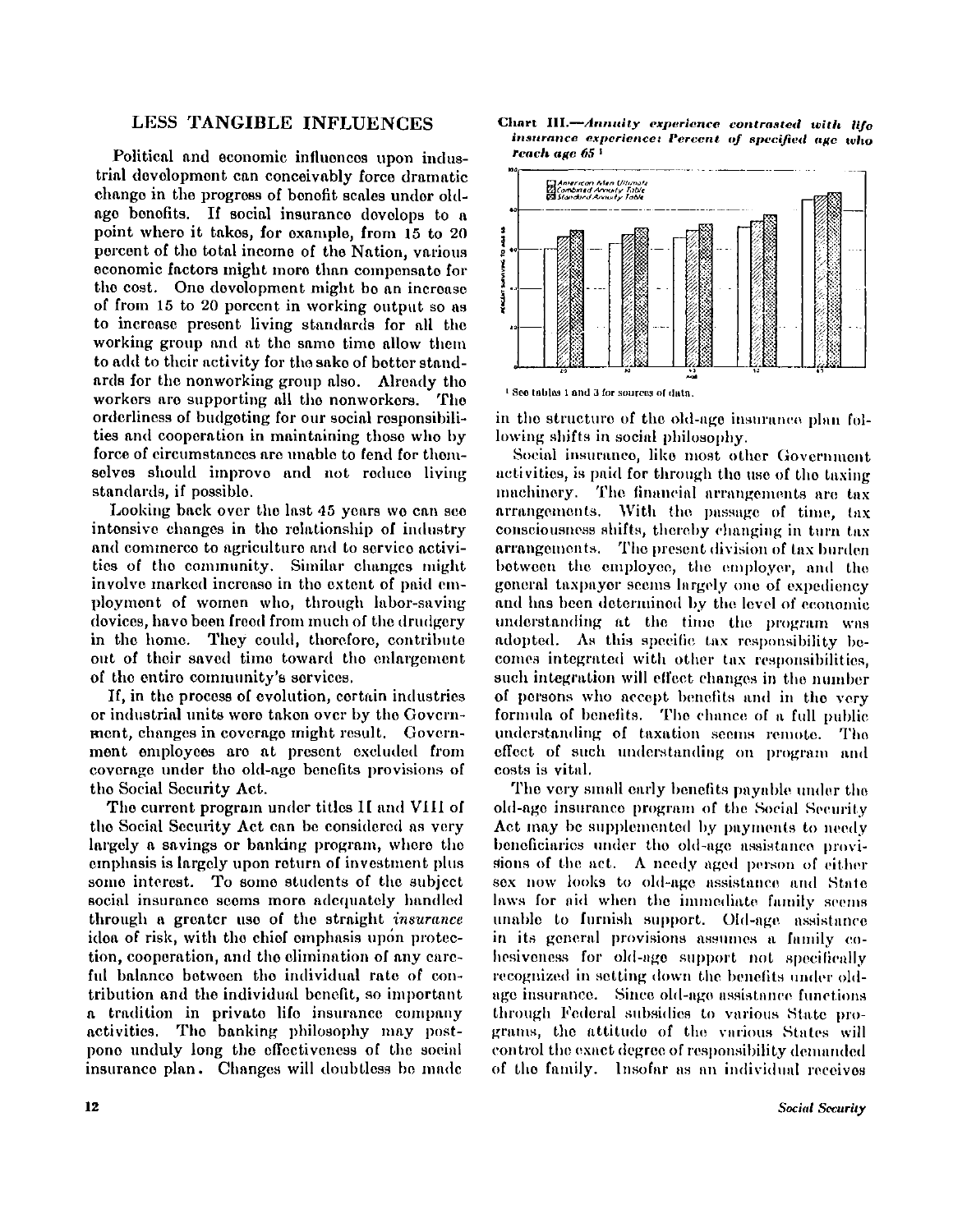**benefits under both the assistance and insurance programs, the divergent emphasis upon family responsibility in old-age assistance will carry over into old-age insurance. The trend in old-age assistance administration seems to be away from reliance upon other members of the family for support. In the development of social insurance it is recognized that without cooperative budgeting public assistance may be extremely awkward.**  Social **insurance is probably society's attempt to create some acceptable framework through which its various members may jointly contribute to the provision of specific benefits when a member loses** his **income from a job. The family organization is a small unit in the bigger organization of**  all citizens.

Table 2.—*United States population tables for white males: Percent of specified age who reach age 65<sup>1</sup>*

| Are              | 11400-02 | 1009-11 | 1010-21 | 1020-20 | 1020-31 | 1033 F |
|------------------|----------|---------|---------|---------|---------|--------|
| 15               | 70 B     | 70.7    | 51.5    | 62 H    | 58. 8   | GO 7   |
| 20               | 51.4     | 51.6    | 59. 6   | 50. 0   | 50. 6   | 51.4   |
| 25.111           | 53.1     | 53.0    | 61.0    | GO 8    | 00. O   | 02.2   |
| 30.111           | -55.1    | 51. A   | 62.6    | 62 I    | 61. S   | 43.3   |
| 33.111           | 57.5     | M. 7    | 61. B   | 63.4    | 63.2    | 04. B  |
| 40               | (30, 4)  | 59.4    | 66. O   | 65.6    | 65.0    | 10.2   |
| 45.111           | 63.9     | 62. R   | 89.7    | A8 3    | 67.6    | GB 6   |
| $M_{2,1,2,2,3}$  | BH 5     | 07.3    | 73.3    | 71.0    | 71.3    | 72.1   |
| 55.111           | 74.8     | 73. 5   | 71.5    | 77.3    | 76.8    | 77.4   |
| $\boldsymbol{a}$ | 84. S    | 83.4    | 80. G   | 85. Z   | 85, 5   | 35, 7  |

<sup>- C</sup>From census data for years specified reported in: U. S. Department of<br>Commerce, Bureau of the Census. *Mortality Natistics*. Washington, D.C.<br>U. S. Government Printing Office.<br>Pomputed by Statistical Bureau, Motropoli

**In determining the virtually fixed interest rate of 3 percent per annum under the old-age reserve account, the problem of estimating future interest rates seems to have been solved. There remains the problem of the probability of change in such a base rate by amendment. If it is decided that the interest rate on the old-age reserve account should be determined more in accordance with the princi**ples which have at the moment established 2<sup>%</sup> **percent as the rate in the one Federal flexible interest-rate plan, reduction in future returns from interest are to be considered possible. If, on the other hand, the rate on Federal bonds comes to be regarded as purely arbitrary, an increase to a higher rate, further veiling the extent of what some regard as a Federal subsidy, might be logical.** 

### **LIMITATIONS OF ESTIMATES**

**Under a social insurance plan, cost estimates of future payments to the aged and of concomitant payments to surviving relatives of deceased workers or to their estates involve all the elements** 

**discussed above. Studies must be carried forward, using pertinent data so that periodically the cost effects of mortality, health, migration, wages, retirements, work opportunities, and interest returns may be more closely approximated. The limitations upon applying the results of the studies directly to probable future costs must be clearly understood. Modifications in program may be economic; they are also political. Wise changes may be expected to follow the gradually growing comprehension of social insurance.** 

**Provisions for old-age security are also closely interrelated with the entire field of social budgeting. It is possible that the present death payments under title II , which have been treated very lightly in these cost discussions since they are actually a minor portion of the program, may develop into survivorship benefits somewhat similar to the British program for widows and orphans. With every proposed extension in program, a full understanding of cost elements and the limitations on their evaluation becomes more essential. Family relationships and the distribution of primary and secondary beneficiaries by age, sex, race, and extent of paid employment, will become more important.** 

**Life insurance, while anticipating a general improvement in mortality, nevertheless plans on an additional contingency margin in estimating future costs. To a greater extent must social insurance do the same thing, where most of the trends seem to be toward cost increases. Contingencies bulk much larger in the social insurance field. One of two important alternative decisions is desirable: (1) whether to provide for a much larger contingency margin in determining prospective tax rates when it is initially presumed that they can be determined for all time; or (2) whether to admit that there will probably be future increases in the tax rates in excess of those already stated in the act, recognizing that it is impossible to determine tax schedules for all time.** 

**The separation of the tax and benefit titles in the Social Security Act has left doubt as to their exact relationship. In this peculiar American problem considerable circumlocution seemed necessary in outlining how old-age benefits costs are presumably to be met. Since the benefits under title I I are based upon the same wages which are being taxed under title VIII , it is frequently implied that the tax collections beginning at approximately 2 percent of such wages in 1937, rising to 3 percent**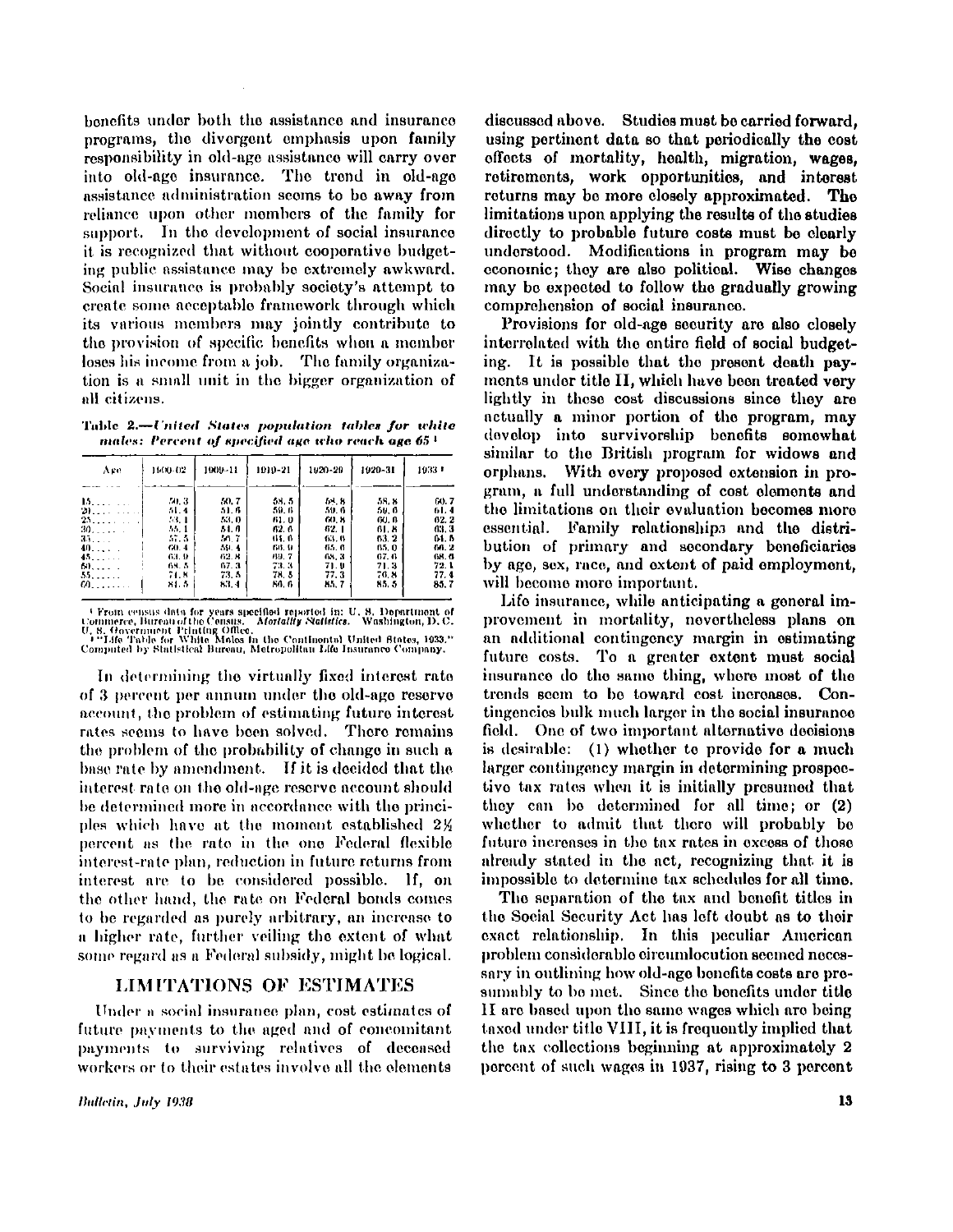**in 1940, 4 percent in 1943, 5 percent in 1946, and 6 percent in 1949, are specific contributions by and in behalf of the employees toward their ultimate benefits. Strictly, however, these taxes are not earmarked. They become part of the general revenues and are pooled with all other Federal taxes. The appropriation authorized by title II year after year is to be determined in accordance with "accepted actuarial principles." Implicit in most discussion, however, is the assumption that, if tax rates under title VII I when reinforced by interest earnings are sufficient for the obligations**  incurred under title II, the appropriations to the **reserve will in the long run be equivalent to the tax collections less estimated costs of administration.** 

**The cost estimates included in the report of the Senate Finance Committee, indicating a reserve of some \$47 billion accumulated by 1980 out of the excess of appropriations over benefit payments, involved approximate values assigned to the six relatively measurable factors discussed above. The remaining five less tangible factors have not entered materially into these estimates, since the probability of change in program was not regarded as subject to valuation. Before the question of** 

**yearly appropriations and the growth of the re**serve can be discussed adequately these "impon**derables" must also be taken into account.** 

**Following the publication of the reports of the Senate Finance Committee and of the House Committee on Ways and Means, with their tables showing the progress of reserves, two somewhat different explanations of the factors entering into these estimates were made. One explanation assumed an average full-time wage of some \$1,100 per annum, the other an average per capita taxable income of less than \$1,000. Certain special ages of entry for new members into the covered group, once the initial coverage had been completed, were assumed by the latter explanation. Two slightly different estimates were made of the effect of delayed retirement beyond the minimum retirement age of 65. One explanation assumed the probability that, as better knowledge of the program developed, provision for costs could be gradually adjusted without assuming just how taxes would be collected over all time. The other seemed to assume that if a schedule of tax payments now determined for perpetual use were regarded as inadequate to meet benefit payments in the far distant future, provision for additional** 

Table 3.—*Annuity experience and forecast tables: Percent of specified age who reach age 65* 

|                                                  | Annuity experience (male)                                                        |                                                       |                                                                           |                                                                             | Forecast tables                                                            |                                                                        |                                                                         |
|--------------------------------------------------|----------------------------------------------------------------------------------|-------------------------------------------------------|---------------------------------------------------------------------------|-----------------------------------------------------------------------------|----------------------------------------------------------------------------|------------------------------------------------------------------------|-------------------------------------------------------------------------|
| Are                                              | McClintock's<br>Annuity<br>Table t                                               | American<br>Annuitants'<br>Ultimate <sup>1</sup>      | <b>Combined</b><br>Annulty <sup>3</sup>                                   | Standard<br>Annuity +<br>1957.                                              | Dublin's Hy-<br>pothetical<br>Table +                                      | Whelpton's future esti-<br>mates *                                     |                                                                         |
|                                                  |                                                                                  |                                                       |                                                                           |                                                                             |                                                                            | Present.                                                               | Ultimate                                                                |
| 15.<br>20.<br>25<br>$40 -$<br>$45 -$<br>60<br>55 | 40.6<br>51.5<br>53. G<br>55.9<br>M <sub>2</sub><br>61.4<br>65.0<br>69. G<br>75.1 | 59.9<br>61-3<br>63. O<br>65.1<br>67.9<br>71.7<br>77.4 | 65. S<br>66.2<br>66. U<br>67.6<br>68. S<br>69. S<br>71. 7<br>71.7<br>70.5 | 69.4<br>FO. 8<br>70.31<br>70. 91<br>71.8<br>73.0<br>74. 9.<br>77.8<br>N., 1 | 76.4<br>76. O.<br>77. 6.<br>78 G.<br>70. 7<br>h1.0<br>12.4<br>1.5<br>87. 3 | 70.4<br>71.3<br>72.5<br>73.6<br>74. 9.<br>76.4<br>74 S<br>81.3<br>85.1 | 7.7.3<br>71.8<br>74. 5<br>77.2<br>78.0<br>70.1<br>MI. 6<br>92.9<br>56.2 |

<sup>1</sup>McClintock's Annulty table was the minimum standard basis for the valuation of annulties in New York State from 1007 to 1682. This hasted from 1007 to 1682. This hasted from 1007 to 1682. This hasted in the United Stat